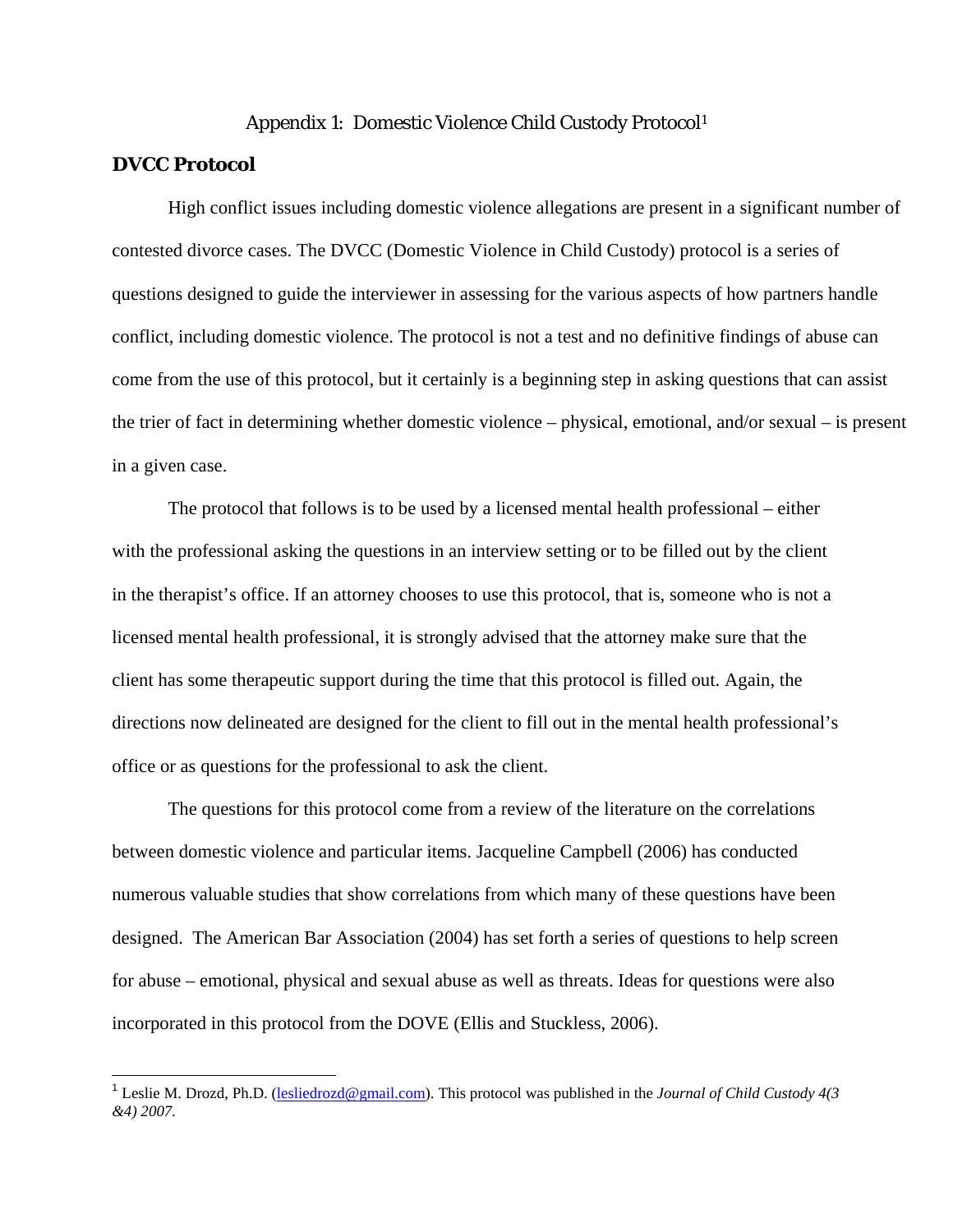The questions that follow are broken down into several categories:

- General Questions. Numbers 1-10.
- Emotional Abuse. Numbers 11-30.
- Confinement and Control Issues. Numbers 31-52.
- Threats of Physical Violence: Numbers 53-67.
- Physical Violence: Numbers 68-85.
- Sexual Assault: Numbers 86-98.
- General Questions Specific to Abuse: Numbers 99-151.

This measure is a combination of these sets of questions and adapted to be applicable to child custody. No one, or even any given number of items in combination confirms a finding of domestic violence. This protocol is, though, a guide to the information that will be helpful in determining whether and if the father or the mother has perpetrated any kind of abuse on the

other, and/or if the abuse was mutual.

Instructions. In your case there have been some questions raised about how you and your partner/former partner have or do resolve issues, in other words, how you deal with conflict. Please fill out the following questionnaire in detail. You might want to type your answers on separate paper. Be very thorough and absolutely honest. Please provide documentation for the points you have made. If anyone can corroborate anything you have said, please let me know in order that I might send him or her a collateral report to fill out. If anyone has written a declaration, please provide a copy of that as well as all medical and police reports and court records to date. Also, I need you to provide any and all corroborative data to back up any allegations that you make at the same time that you provide this answers to this form. If you are choosing to answer the questions via your computer, you have two choices: 1. You can ask for a computer-ready DVCC set of questions in order that you might type your answers in. 2. You can simply use the space needed to answer the questions on page 1 to the top of page 4, and then you can expand the text boxes for the questions on pages 4-6 in the section titled, *List of Incidents Form*, cut and past the questions into the first box and answer in the two other boxes – one set of answers in regards to what you have done and the other in terms of what your partner has done. Thank you. It is critical that you provide as much substantiation as possible for your answers.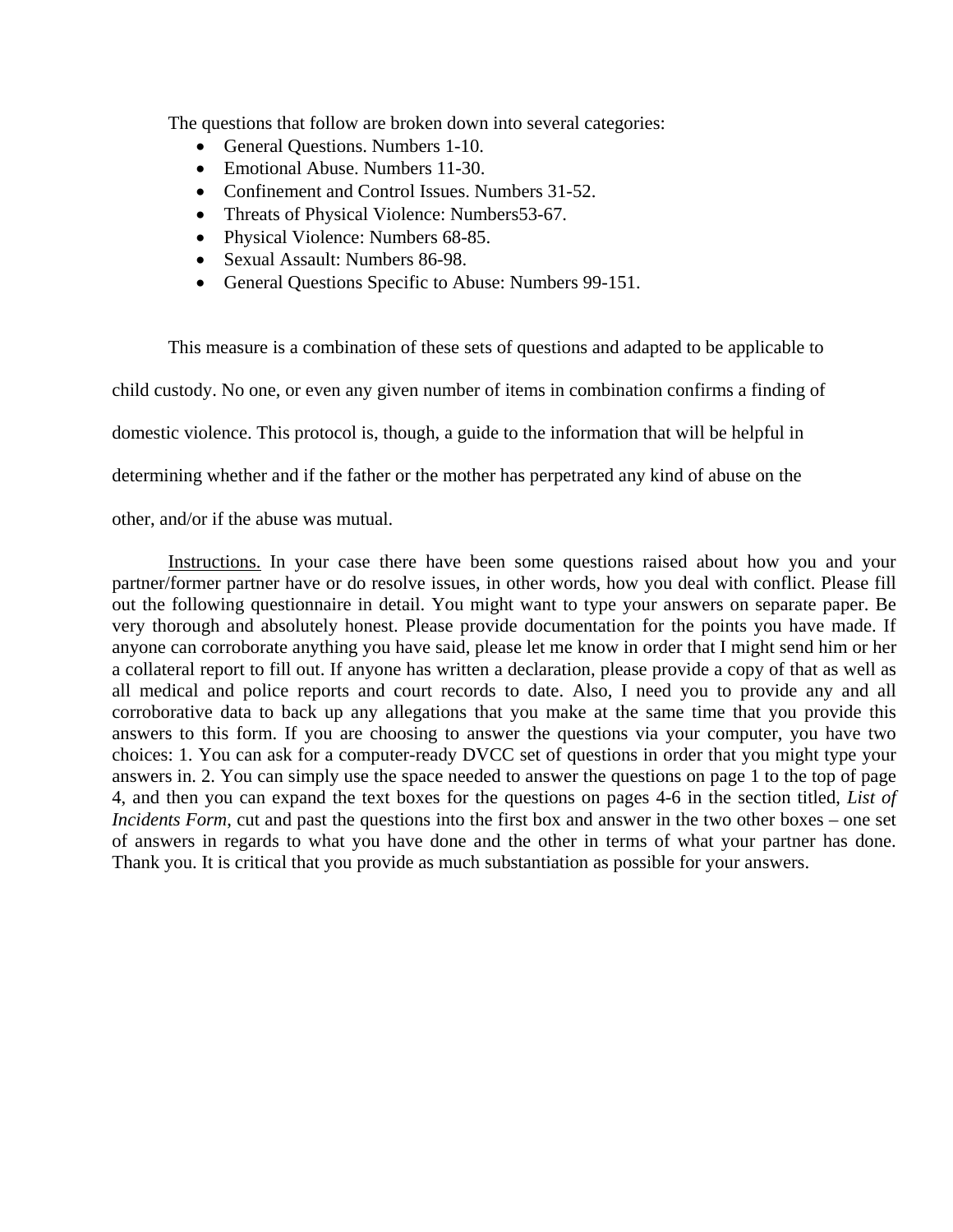## **DVCC**

| Questions                                         | Yes | No | Describe What & When |
|---------------------------------------------------|-----|----|----------------------|
| 1. How did/do you and your partner resolve        |     |    |                      |
|                                                   |     |    |                      |
| differences?                                      |     |    |                      |
| 2. What happens when you and your partner         |     |    |                      |
| argue? Describe what each of you does when        |     |    |                      |
| you get angry?                                    |     |    |                      |
| 3. Are or were you and your partner isolated      |     |    |                      |
| from others? From friends? From family? If        |     |    |                      |
| so, please describe.                              |     |    |                      |
| 4. Who controls what in the relationship?         |     |    |                      |
| (money, chores, children, social calendar,        |     |    |                      |
| major decisions, etc.)?                           |     |    |                      |
| 5. Are there "trigger events" that trigger fights |     |    |                      |
| or disagreements between you and your             |     |    |                      |
| partner, and if so, what are they?                |     |    |                      |
| 6. Can you and/or your partner tell when the      |     |    |                      |
| other is about to get angry?                      |     |    |                      |
| 7. What does each of you do to resolve a fight?   |     |    |                      |
| 8. What happens when a fight goes wrong?          |     |    |                      |
| 9. Who has or had power in the relationship?      |     |    |                      |
| 10. Do the two of you get in power struggles?     |     |    |                      |
| If so, over what?                                 |     |    |                      |
|                                                   |     |    |                      |
|                                                   |     |    |                      |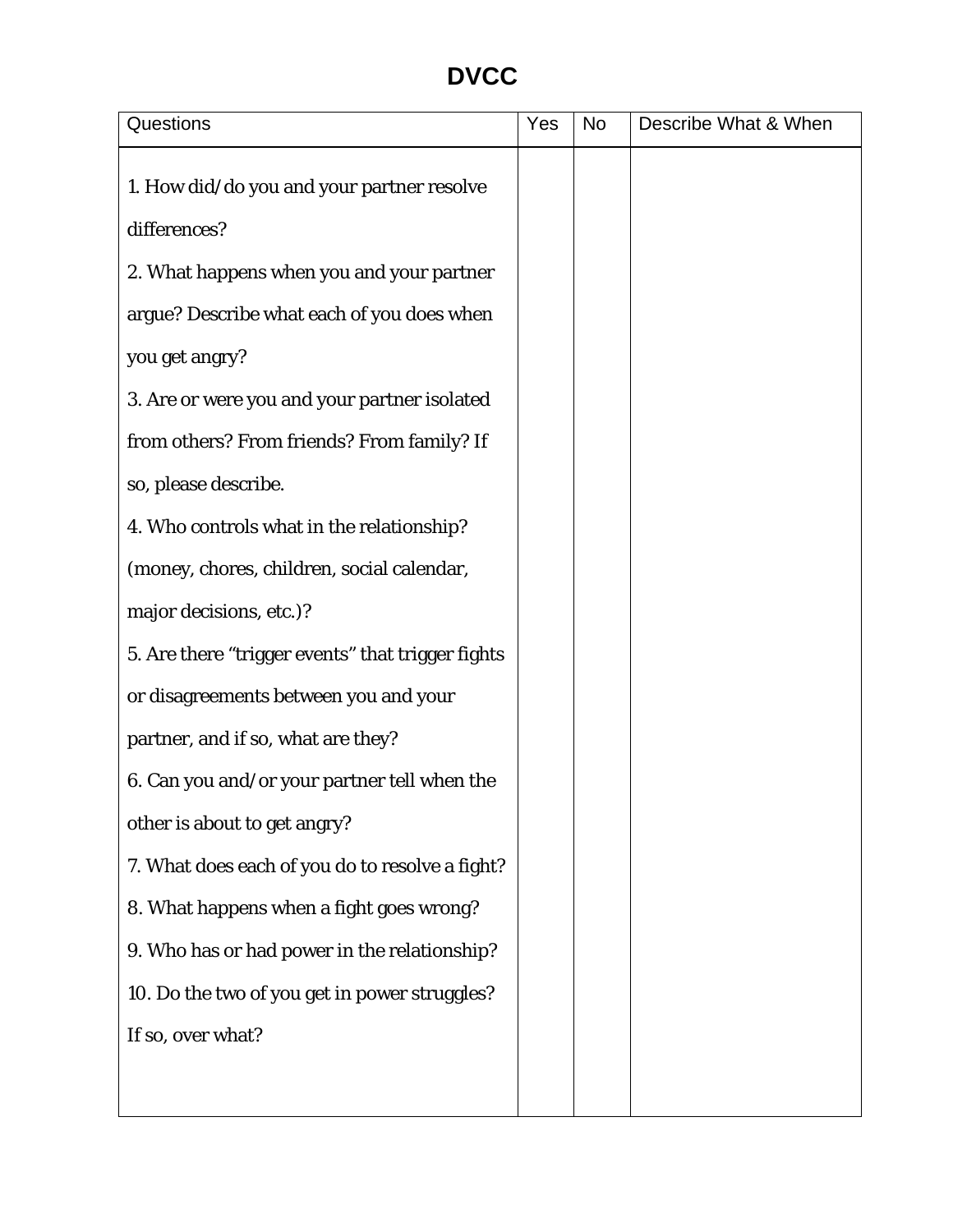| Questions.                                    | Yes | <b>No</b> | Describe What & When |
|-----------------------------------------------|-----|-----------|----------------------|
| HAS YOUR PARTNER EVER:                        |     |           |                      |
|                                               |     |           |                      |
| 11. Called you a name or made fun of you      |     |           |                      |
| 12. Ignored you                               |     |           |                      |
| 13. Told you that you were a bad parent       |     |           |                      |
| 14. Refused to do housework or childcare      |     |           |                      |
| 15. Made you ask permission to use personal   |     |           |                      |
| property                                      |     |           |                      |
| 16. Accused you of paying too much attention  |     |           |                      |
| to someone or something else                  |     |           |                      |
| 17. Made you beg for forgiveness              |     |           |                      |
| 18. Demanded to be waited upon                |     |           |                      |
| 19. Intimidated you through his tone of voice |     |           |                      |
| 20. Gave you angry looks or stares            |     |           |                      |
| 21. Put down your family or friends           |     |           |                      |
| 22. Put down your physical appearance         |     |           |                      |
| 23. Tried to change your physical appearance  |     |           |                      |
| 24. Not taken advantage of your strengths or  |     |           |                      |
| accomplishments                               |     |           |                      |
| 25. Told you that no one else would want you  |     |           |                      |
| 26. Accused you of cheating on the            |     |           |                      |
| relationship                                  |     |           |                      |
|                                               |     |           |                      |
|                                               |     |           |                      |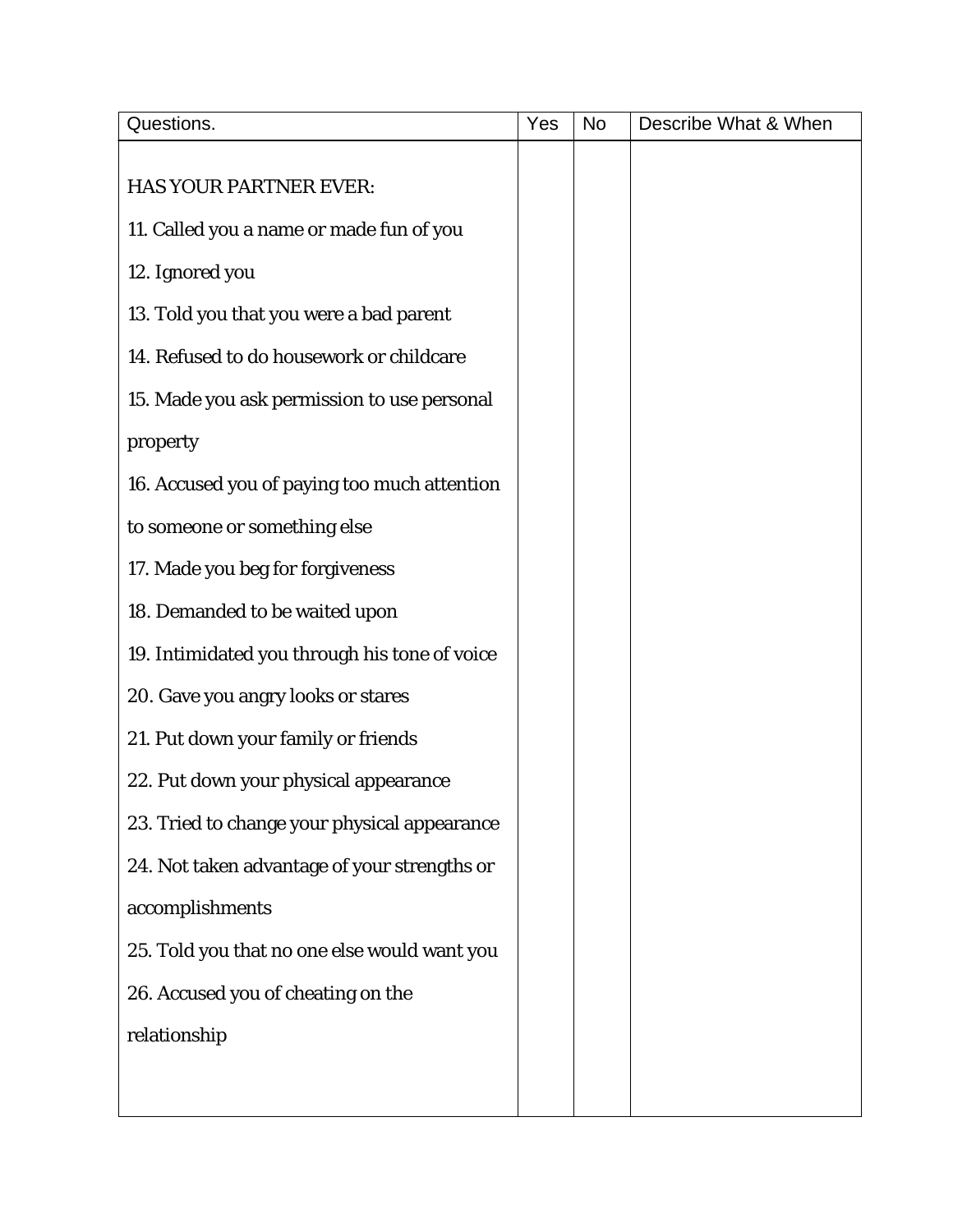| Questions                                       | Yes | <b>No</b> | Describe What & When |
|-------------------------------------------------|-----|-----------|----------------------|
| 27. Harassed you for information on past        |     |           |                      |
| relationships                                   |     |           |                      |
| 28. Put down or yelled at your children in      |     |           |                      |
| front of you                                    |     |           |                      |
| 29. Threatened to physically take your          |     |           |                      |
| children away                                   |     |           |                      |
| 30. Threatened to make you lose custody of      |     |           |                      |
| the children                                    |     |           |                      |
| 31. Bodily confined or held you against your    |     |           |                      |
| will                                            |     |           |                      |
| 32. Prevented you from leaving a room or        |     |           |                      |
| your home                                       |     |           |                      |
| 33. Stopped you from going to school or work    |     |           |                      |
| 34. Prevented you from seeing your family or    |     |           |                      |
| friends                                         |     |           |                      |
| 35. Denied you the right to receive health care |     |           |                      |
| 36. Prevented you from taking any               |     |           |                      |
| medications                                     |     |           |                      |
| 37. Listened to your phone calls                |     |           |                      |
| 38. Disabled your telephone                     |     |           |                      |
| 39. Opened your mail                            |     |           |                      |
| 40. Had you followed                            |     |           |                      |
|                                                 |     |           |                      |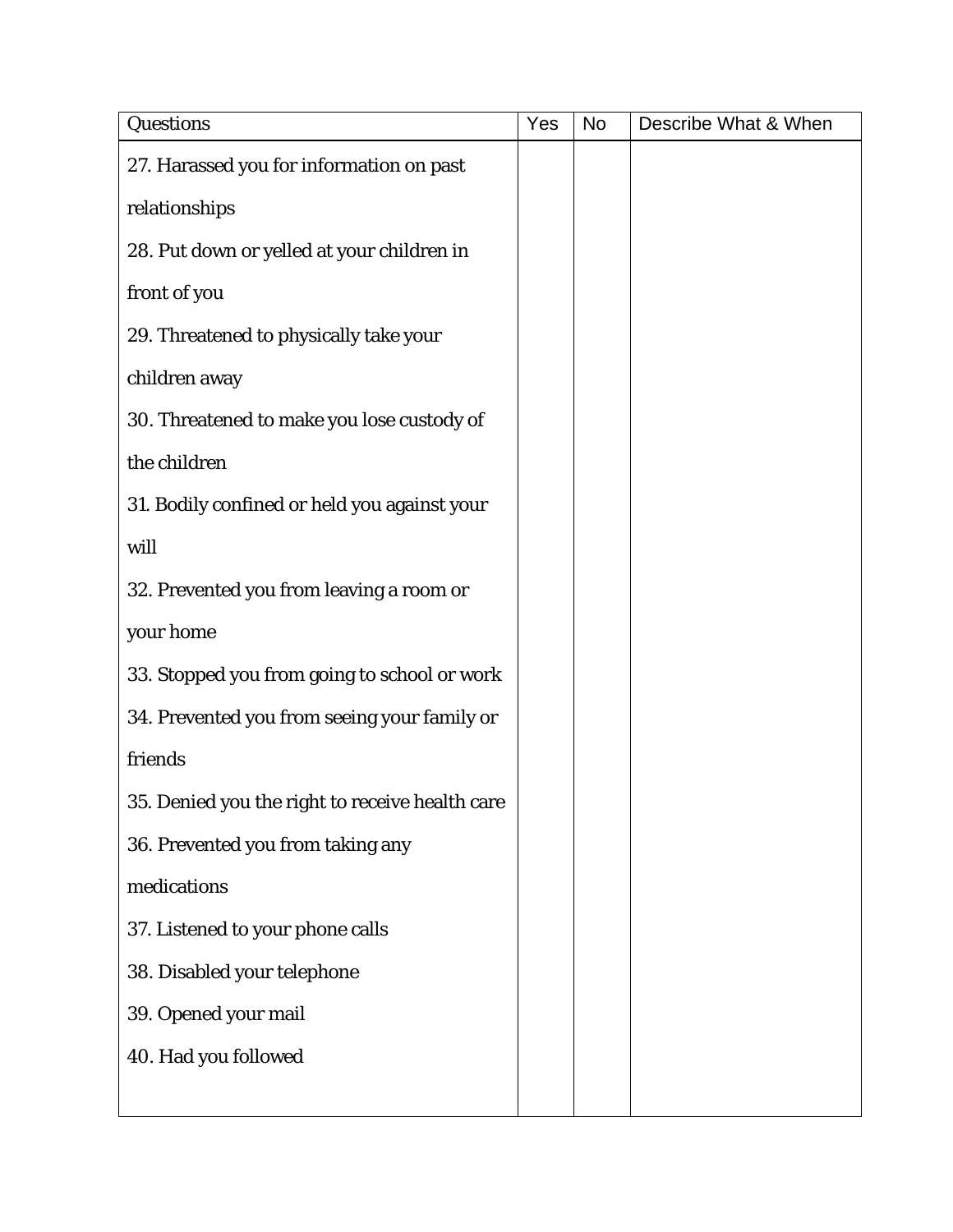| Questions                                    | Yes | <b>No</b> | Describe What & When |
|----------------------------------------------|-----|-----------|----------------------|
| 41. Checked the mileage on your car          |     |           |                      |
| 42. Taken away your keys                     |     |           |                      |
| 43. Phoned you repeatedly at work            |     |           |                      |
| 44. Got you fired from work                  |     |           |                      |
| 45. Controlled your food intake              |     |           |                      |
| 46. Put you on a monetary allowance          |     |           |                      |
| 47. Made you ask or beg for money            |     |           |                      |
| 48. Made you explain how money was spent     |     |           |                      |
| 49. Got angry if you were late getting home  |     |           |                      |
| 50. Made you explain your whereabouts at all |     |           |                      |
| times                                        |     |           |                      |
| 51. Insisted on having the final say in all  |     |           |                      |
| decisions                                    |     |           |                      |
| 52. Made you use drugs or alcohol against    |     |           |                      |
| your will                                    |     |           |                      |
| 53. Threatened to hit you                    |     |           |                      |
| 54. Threatened to throw objects at you       |     |           |                      |
| 55. Threatened to use a weapon against YOU   |     |           |                      |
| 56. Threatened to kill you                   |     |           |                      |
| 57. Thrown or smashed objects in your        |     |           |                      |
| presence                                     |     |           |                      |
| 58. Destroyed your personal property         |     |           |                      |
|                                              |     |           |                      |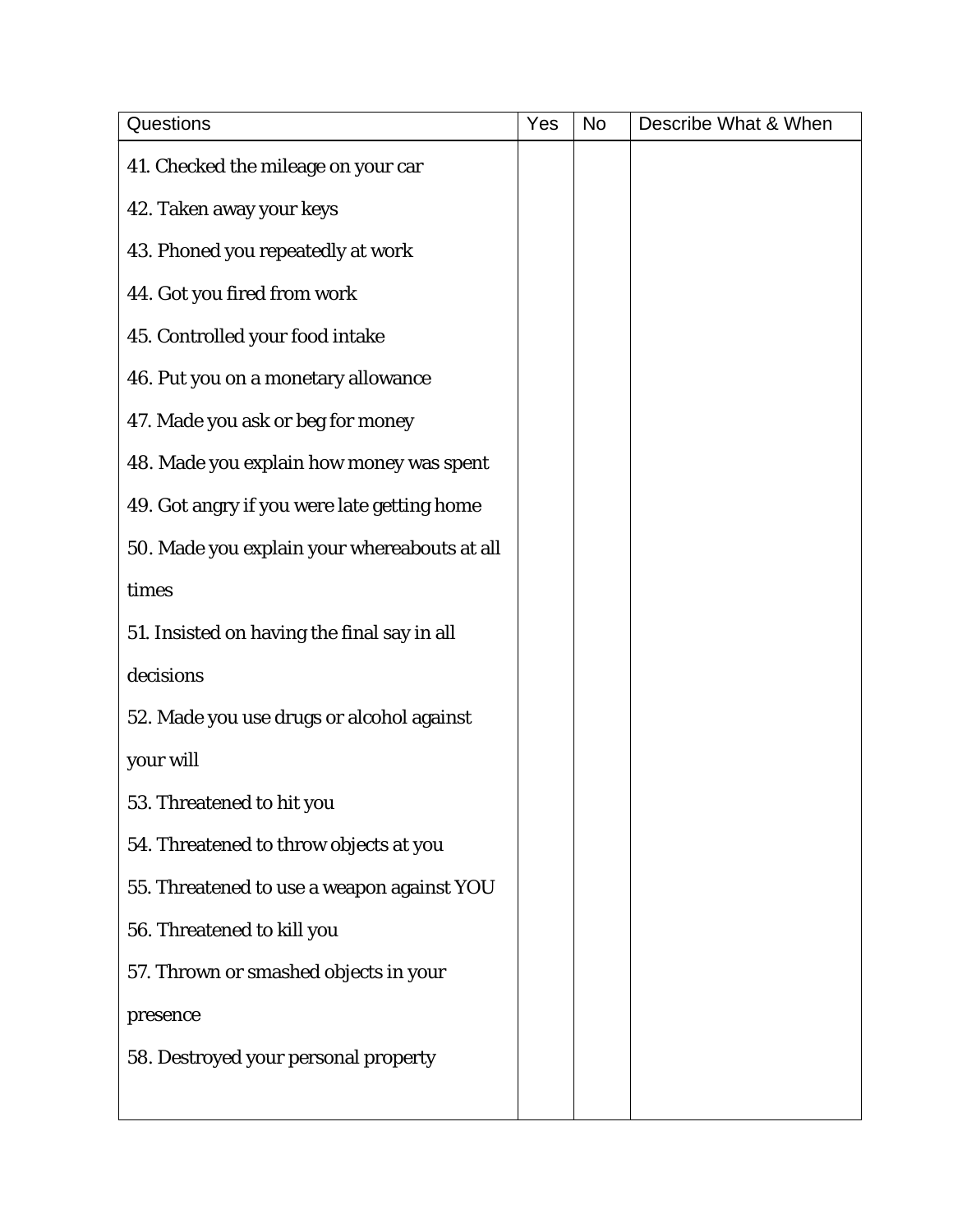| Question.                                      | Yes | <b>No</b> | Describe What & When |
|------------------------------------------------|-----|-----------|----------------------|
| 59. Hit walls or pounded his/her fist when     |     |           |                      |
| angry at you                                   |     |           |                      |
| 60. Driven carelessly when you were in the car |     |           |                      |
| 61. Abused family pets to hurt you             |     |           |                      |
| 62. Punished your children when he/she was     |     |           |                      |
| angry at you                                   |     |           |                      |
| 63. Threatened to harm or kill your family     |     |           |                      |
| and/or friends                                 |     |           |                      |
| 64. Threatened to harm or kill your children   |     |           |                      |
| 65. Threatened to harm or kill himself/herself |     |           |                      |
| 66. Hurt or mutilated himself/herself to scare |     |           |                      |
| you                                            |     |           |                      |
| 67. Tried to run you over with a vehicle       |     |           |                      |
| 68. Slapped you                                |     |           |                      |
| 69. Pushed or shoved you                       |     |           |                      |
| 70. Thrown you around (into walls, furniture,  |     |           |                      |
| onto floor)                                    |     |           |                      |
| 71. Hit you with an open hand                  |     |           |                      |
| 72. Hit you with a fist                        |     |           |                      |
| 73. Hit you with and object                    |     |           |                      |
| 74. Scratched you                              |     |           |                      |
| 75. Pinched you                                |     |           |                      |
| 76. Pulled your hair                           |     |           |                      |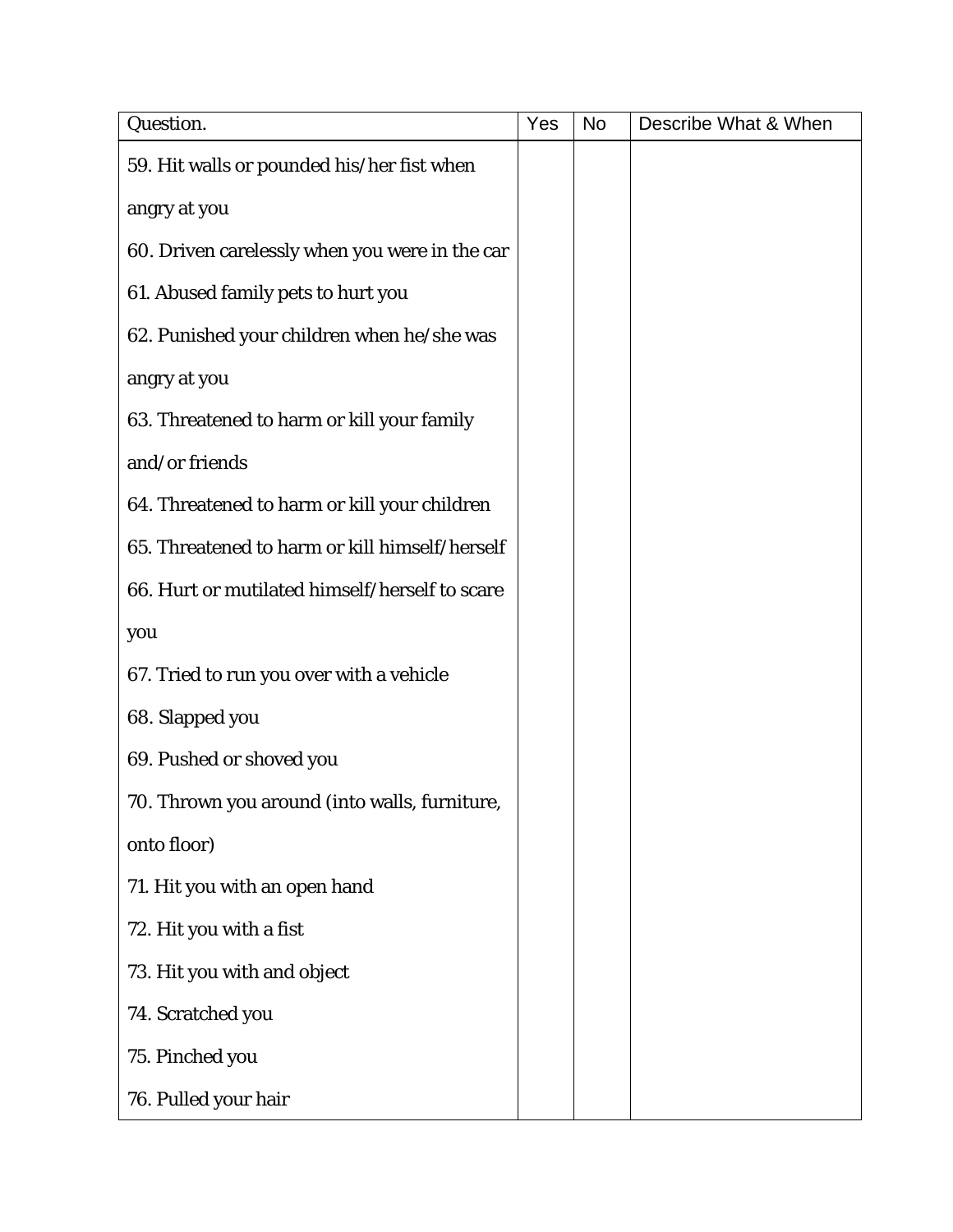| Question                                       | Yes | <b>No</b> | Describe What & When |
|------------------------------------------------|-----|-----------|----------------------|
| 77. Grabbed you                                |     |           |                      |
| 78. Spit on you                                |     |           |                      |
| 79. Bit you                                    |     |           |                      |
| 80. Kicked you                                 |     |           |                      |
| 81. Burned you                                 |     |           |                      |
| 82. Injured you by holding or squeezing you    |     |           |                      |
| too tightly                                    |     |           |                      |
| 83. Choked or tried to strangle you            |     |           |                      |
| 84. Used a weapon against you (stabbed, shot,  |     |           |                      |
| etc.)                                          |     |           |                      |
| 85. Hit you or run you over with a vehicle     |     |           |                      |
| 86. Physically hurt you when you were          |     |           |                      |
| pregnant                                       |     |           |                      |
| 87. Physically hurt you while he/she was under |     |           |                      |
| influence of alcohol or drugs                  |     |           |                      |
| 88. Called you negative sexual names like      |     |           |                      |
| "frigid" or "whore"                            |     |           |                      |
| 89. Forced or pressured you to participate in  |     |           |                      |
| sex with him against your will                 |     |           |                      |
| 90. Pressured you to participate in a sexual   |     |           |                      |
| activity that hurt you                         |     |           |                      |
| 91. Pressured you to participate in a sexual   |     |           |                      |
| activity that you feel ashamed of              |     |           |                      |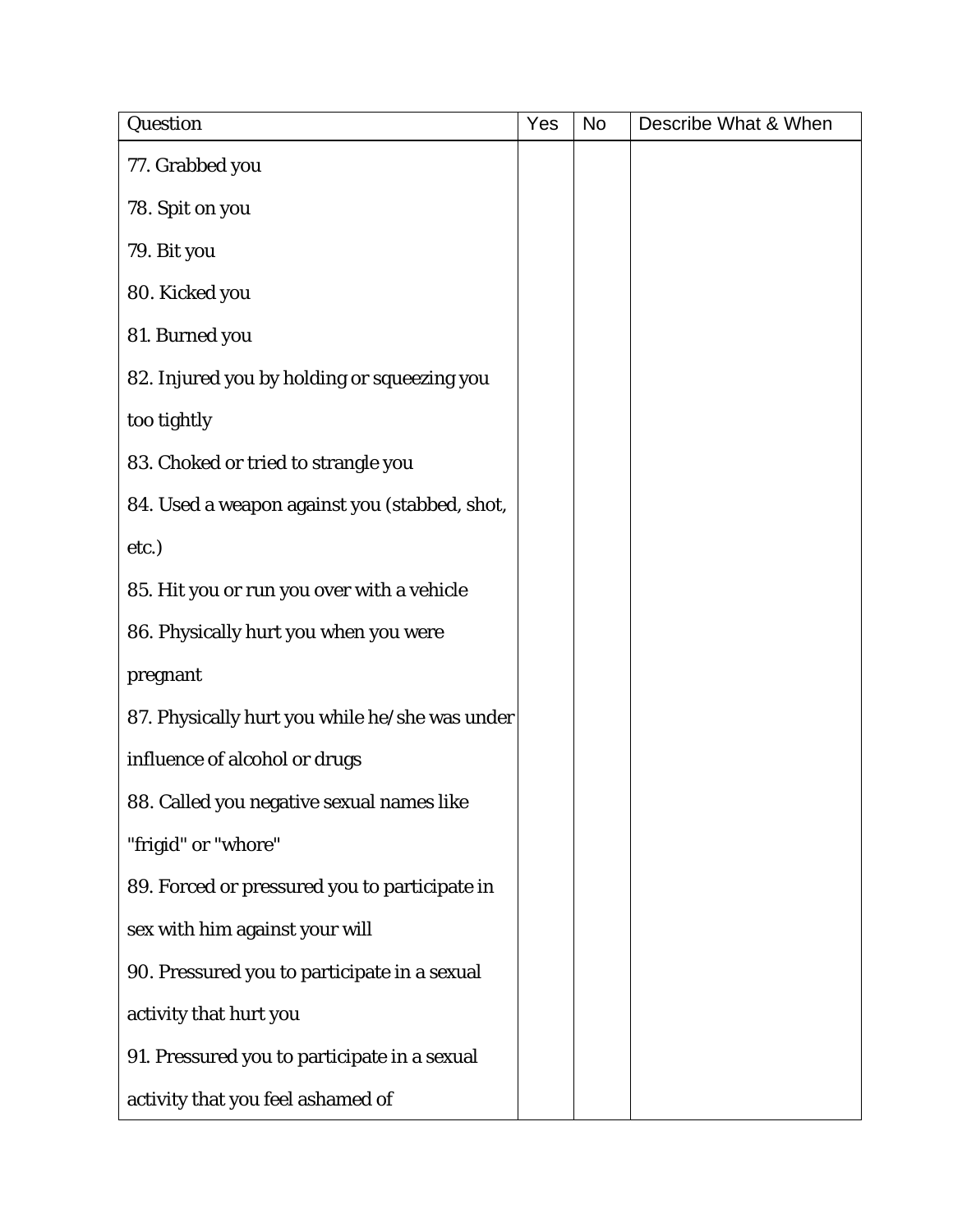| Question                                         | Yes | <b>No</b> | Describe What & When |
|--------------------------------------------------|-----|-----------|----------------------|
| 92. Forced you to have sex in the presence of    |     |           |                      |
| others                                           |     |           |                      |
| 93. Used threatening objects or weapons          |     |           |                      |
| during sex                                       |     |           |                      |
| 94. Prevented you from using birth control       |     |           |                      |
| 95. Lied about his/her use of birth control      |     |           |                      |
| 96. Withheld information about whether           |     |           |                      |
| he/she had been exposed to a sexually            |     |           |                      |
| transmitted disease or HIV                       |     |           |                      |
| 97. Physically attacked the sexual parts of your |     |           |                      |
| (breasts or genitalia)                           |     |           |                      |
| 98. Pressured you to get pregnant against        |     |           |                      |
| your will                                        |     |           |                      |
| 99. Are there any weapons in the home?           |     |           |                      |
| 100. Do you or your partner have access to       |     |           |                      |
| any weapons?                                     |     |           |                      |
| 101. Have you or your partner been non-          |     |           |                      |
| compliant with any court orders? Been            |     |           |                      |
| arrested for anything? Not honored any           |     |           |                      |
| <b>Restraining Orders?</b>                       |     |           |                      |
| 102. Have either of you ever or do you now have  |     |           |                      |
| with any substance? Used? Misused? Abused? E     |     |           |                      |
| Dependent upon any substance?                    |     |           |                      |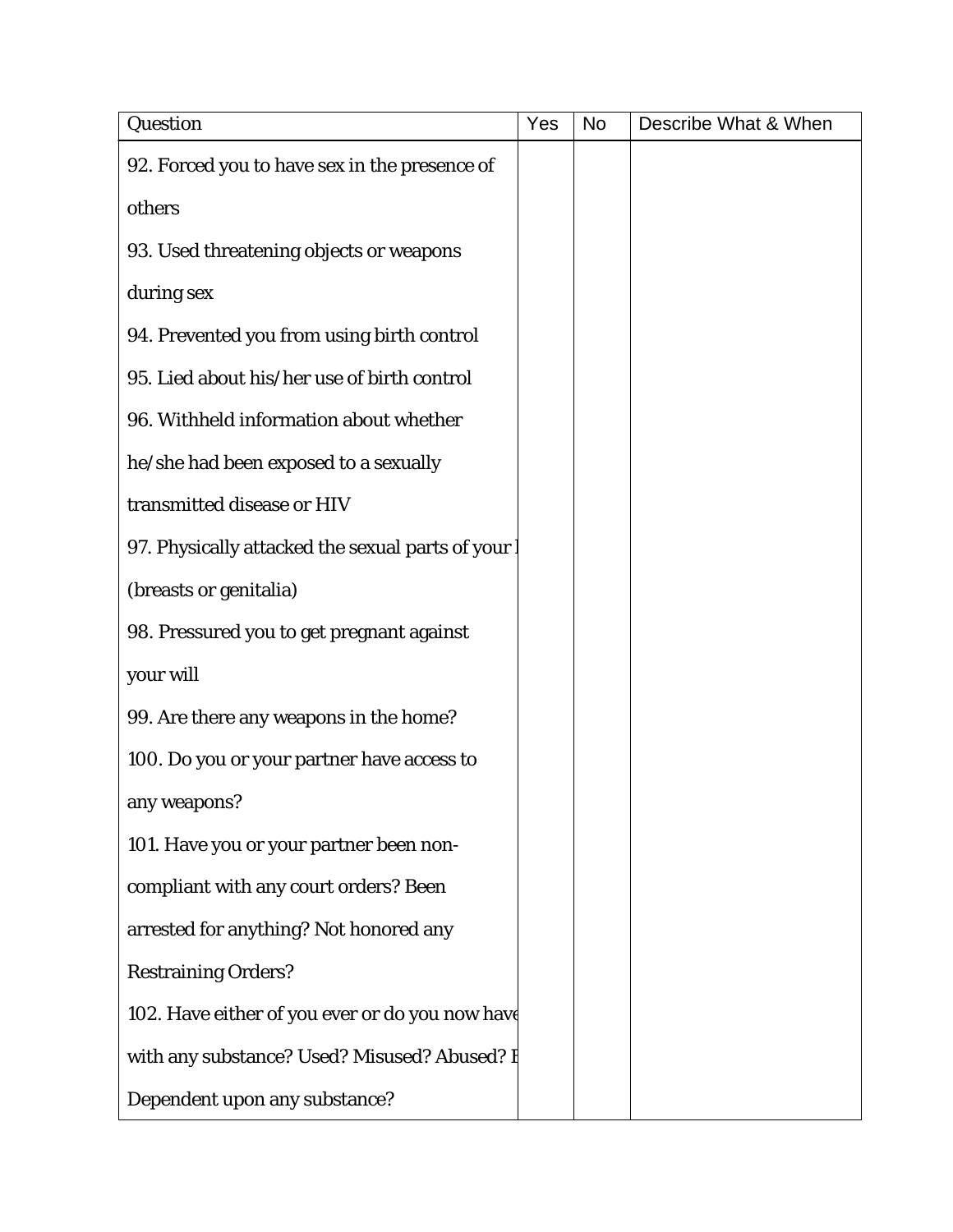| Question                                        | Yes | <b>No</b> | Describe What & When |
|-------------------------------------------------|-----|-----------|----------------------|
| 103. Have either you or your partner been       |     |           |                      |
| involved in any maltreatment of animals?        |     |           |                      |
| 104. Have either you or your partner been       |     |           |                      |
| involved in any fire setting?                   |     |           |                      |
| If yes, please describe what and when.          |     |           |                      |
| 105. Did either of you "act out" as a child or  |     |           |                      |
| adolescent?                                     |     |           |                      |
| 106. Have you or your partner ever threatened   |     |           |                      |
| or attempted to commit suicide?                 |     |           |                      |
| 107. Have you or your partner had any           |     |           |                      |
| psychiatric history (especially manic and       |     |           |                      |
| psychotic features) for you and/or your         |     |           |                      |
| partner?                                        |     |           |                      |
| 108. Have either you or your partner taken      |     |           |                      |
| medication for mental health problems (e.g.     |     |           |                      |
| depression)?                                    |     |           |                      |
| 109. Have you or your partner been violent      |     |           |                      |
| with/to children in the past?                   |     |           |                      |
| 110. Do you have a child that does not belong   |     |           |                      |
| to your partner? If so, does s/he physically or |     |           |                      |
| emotionally abuse your child?                   |     |           |                      |
| 111. Have either you or your partner used       |     |           |                      |
| pornography?                                    |     |           |                      |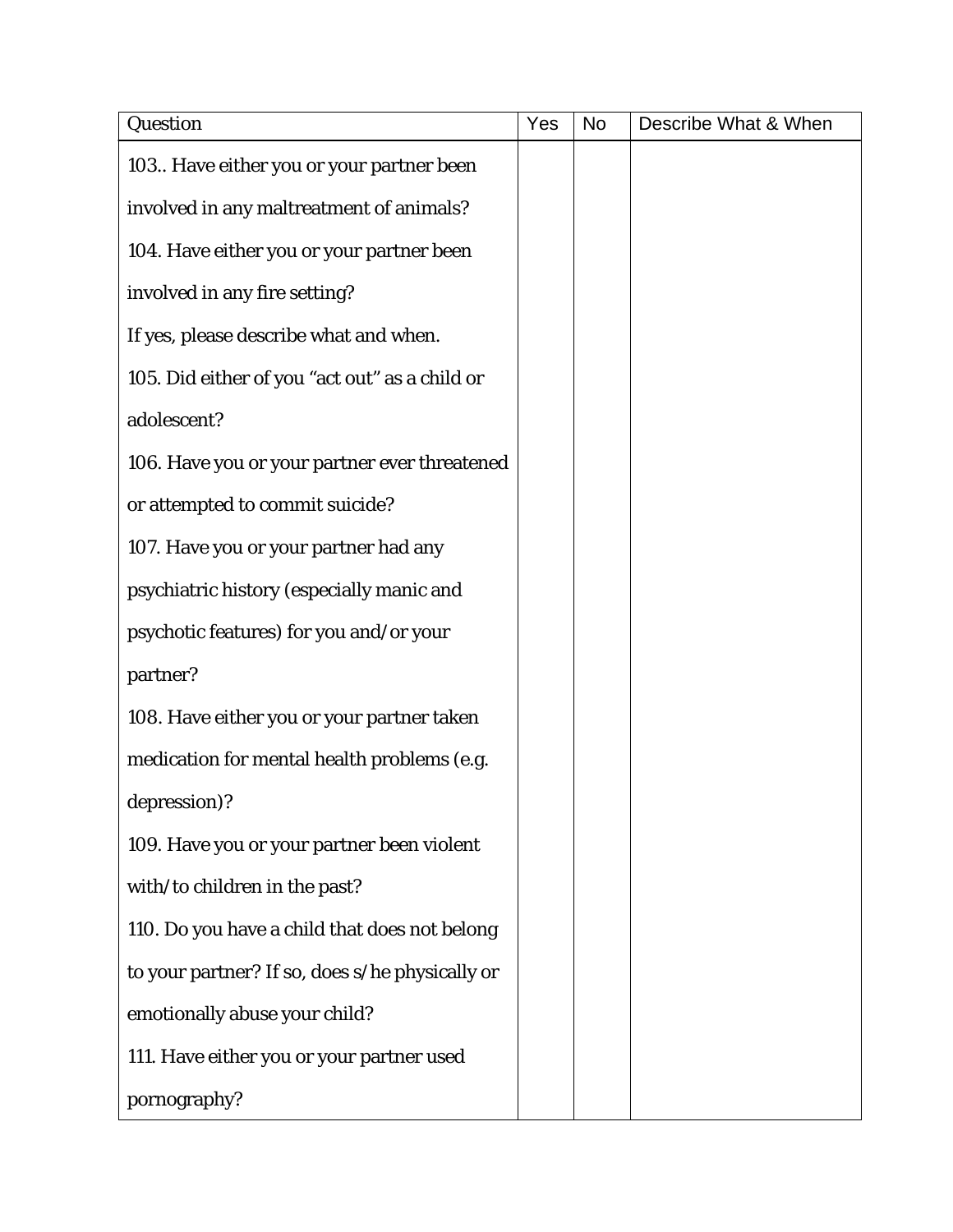| Question                                        | Yes | <b>No</b> | Describe What & When |
|-------------------------------------------------|-----|-----------|----------------------|
| 112. Have you or your partner been involved     |     |           |                      |
| in "forced sex" either as the perpetrator or as |     |           |                      |
| the victim?                                     |     |           |                      |
| 113. Have you or your partner been involved     |     |           |                      |
| in control of the other through the children?   |     |           |                      |
| 114. Has your partner had a history of          |     |           |                      |
| probation failures?                             |     |           |                      |
| 115. Has your partner had a criminal history?   |     |           |                      |
| 116. Have you ever called the police because    |     |           |                      |
| your partner assaulted you? Was s/he            |     |           |                      |
| arrested or did s/he avoid arrest?              |     |           |                      |
| 117. Have you ever left home because you were   |     |           |                      |
| assaulted or emotionally abused by your         |     |           |                      |
| partner?                                        |     |           |                      |
| 118. Do you believe your partner is capable of  |     |           |                      |
| killing you? Your children?                     |     |           |                      |
| 119. Does your partner threaten to harm your    |     |           |                      |
| children?                                       |     |           |                      |
| 120. Has you partner ever assaulted or abused   |     |           |                      |
| you in the presence of your children?           |     |           |                      |
| 121. Have you felt controlled in this           |     |           |                      |
| relationship?                                   |     |           |                      |
| 122. Have you felt oppressed in this            |     |           |                      |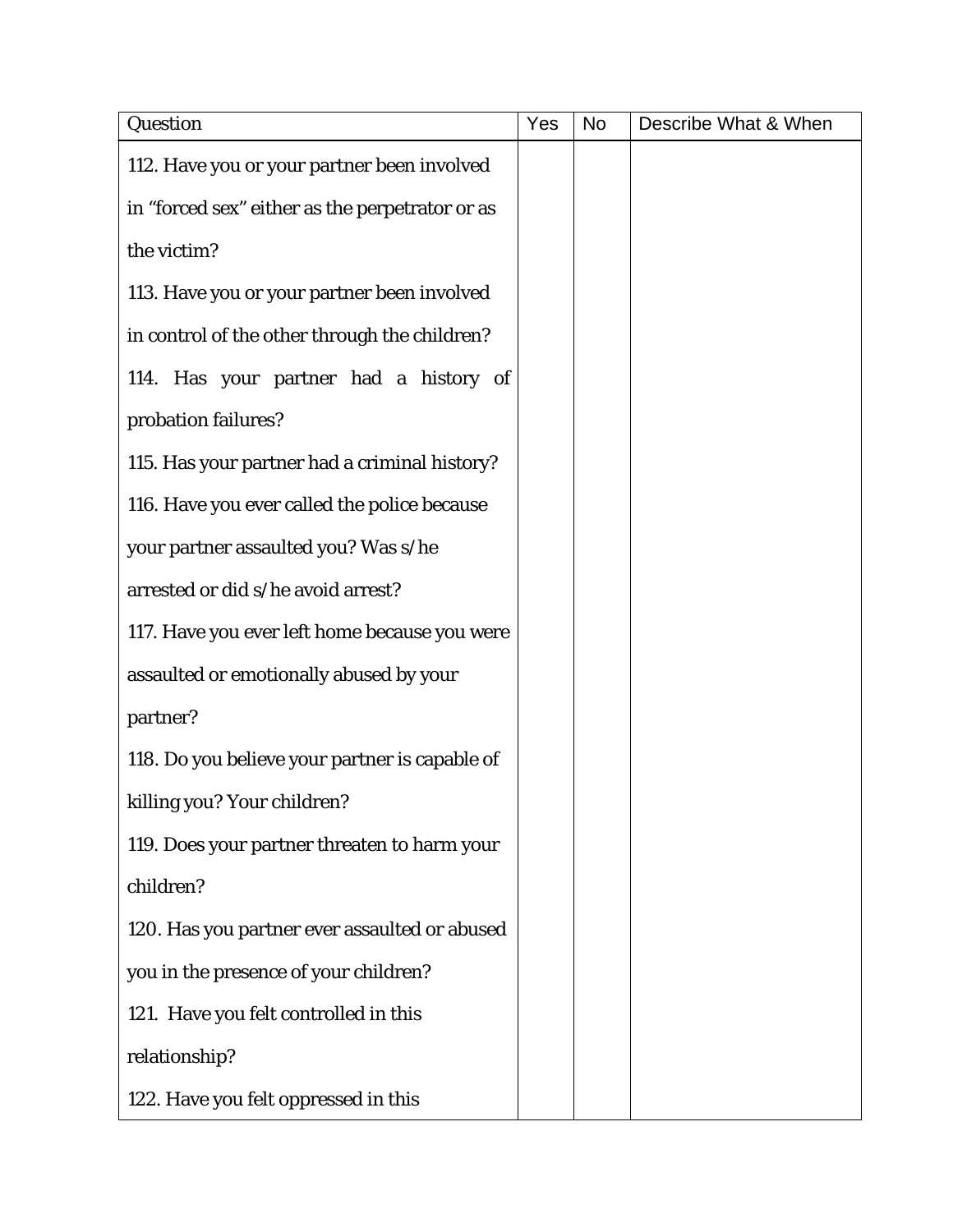| Question                                                                                                                                                          | Yes | <b>No</b> | Describe What & When |
|-------------------------------------------------------------------------------------------------------------------------------------------------------------------|-----|-----------|----------------------|
| relationship?                                                                                                                                                     |     |           |                      |
| 123. Have you experienced fear in this relation                                                                                                                   |     |           |                      |
| that is, have you been scared?                                                                                                                                    |     |           |                      |
| you felt isolated<br>124.<br>Have<br>in<br>this                                                                                                                   |     |           |                      |
| relationship?                                                                                                                                                     |     |           |                      |
| 125. Have you felt hopeless at times?                                                                                                                             |     |           |                      |
| 126. Have you felt helpless at times?                                                                                                                             |     |           |                      |
| 127. Please describe the conflict between the                                                                                                                     |     |           |                      |
| two of you as the relationship was coming to                                                                                                                      |     |           |                      |
| an end, at the time of separation, and since                                                                                                                      |     |           |                      |
| the separation.                                                                                                                                                   |     |           |                      |
|                                                                                                                                                                   |     |           |                      |
| The following questions are to be answered if                                                                                                                     |     |           |                      |
| you consider that which has happened in your                                                                                                                      |     |           |                      |
| relationship to be abuse.                                                                                                                                         |     |           |                      |
| 128. How would you define abuse?                                                                                                                                  |     |           |                      |
| 129. Do you consider yourself to have been                                                                                                                        |     |           |                      |
| abused by your partner? YES NO If yes, please                                                                                                                     |     |           |                      |
| describe those things that you consider to                                                                                                                        |     |           |                      |
| have been abusive.                                                                                                                                                |     |           |                      |
| If the answer is "NO" to Question 117, the<br>questions end here. If, though, your answer to<br>this question is "YES," please answer the<br>following questions: |     |           |                      |
| 130. Please make a calendar of the abuse that                                                                                                                     |     |           |                      |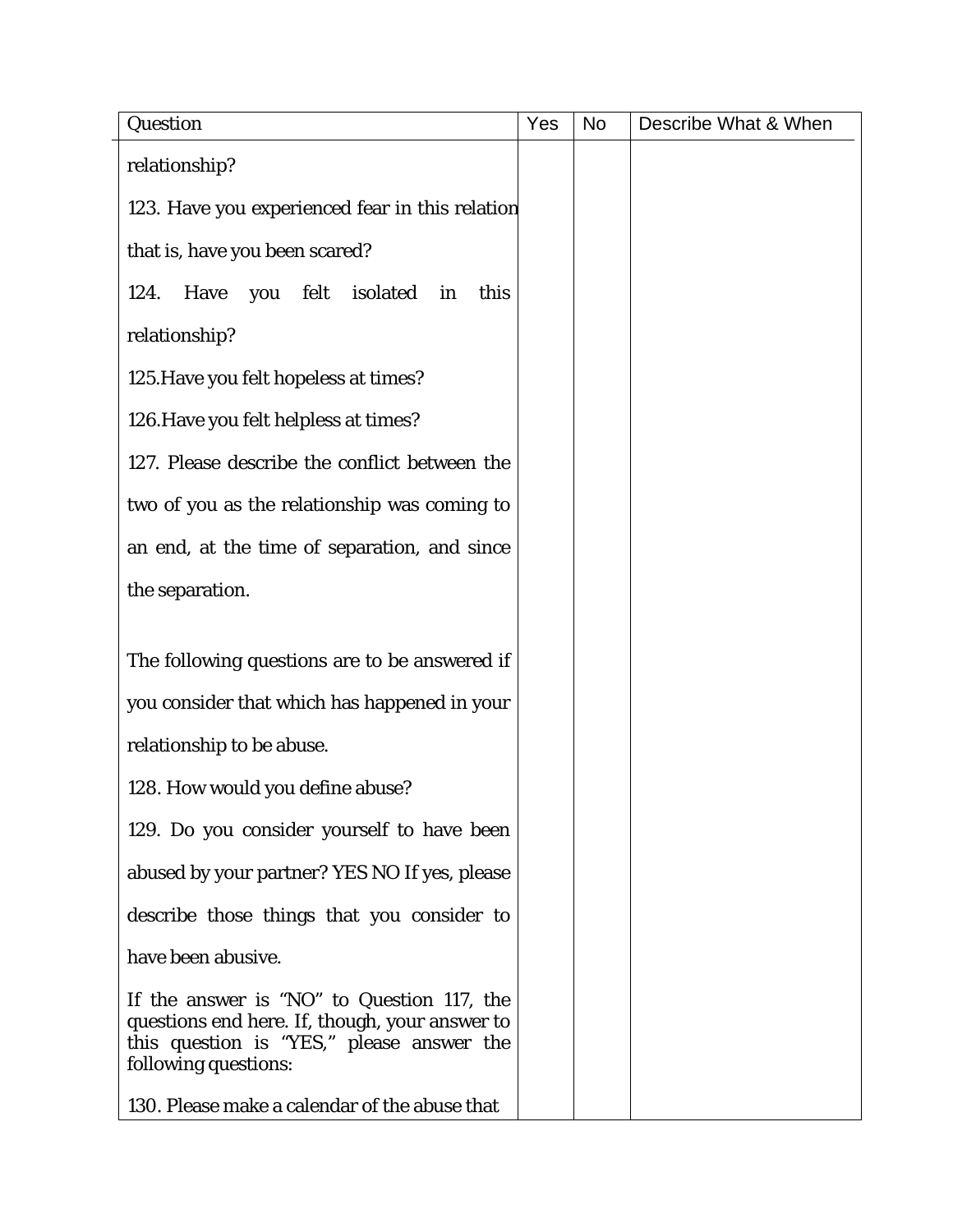| Question                                          | Yes | <b>No</b> | Describe What and When |
|---------------------------------------------------|-----|-----------|------------------------|
| includes all of the incidents of abuse that are   |     |           |                        |
| delineated above listed on that calendar. If      |     |           |                        |
| you do not know specific dates, please            |     |           |                        |
| estimate those dates and designate the            |     |           |                        |
| estimates by placing an "e" for estimate in       |     |           |                        |
| parentheses next to date that is estimated. For   |     |           |                        |
| example, if you don' quite remember when          |     |           |                        |
| you were slapped, yet you know that it was in     |     |           |                        |
| the fall of 2008, please indicate that as "Fall   |     |           |                        |
| 2008 (e)."                                        |     |           |                        |
| 131. Describe the first, worst, and last incident |     |           |                        |
| of abuse in detail.                               |     |           |                        |
| 132. Was there one single incident of abuse?      |     |           |                        |
| or many?                                          |     |           |                        |
| 133. Would you describe the abuse as chronic,     |     |           |                        |
| intermittent and/or reactionary?                  |     |           |                        |
| 134. Did the abuse occur mainly around the        |     |           |                        |
| time of the separation in the relationship?       |     |           |                        |
| 135 Is there a pattern of abuse that was          |     |           |                        |
| prevalent before the separation? Or was the       |     |           |                        |
| abuse prevalent at and about the time of the      |     |           |                        |
| separation? Or has the abuse been prevalent       |     |           |                        |
| only since the time of the separation?            |     |           |                        |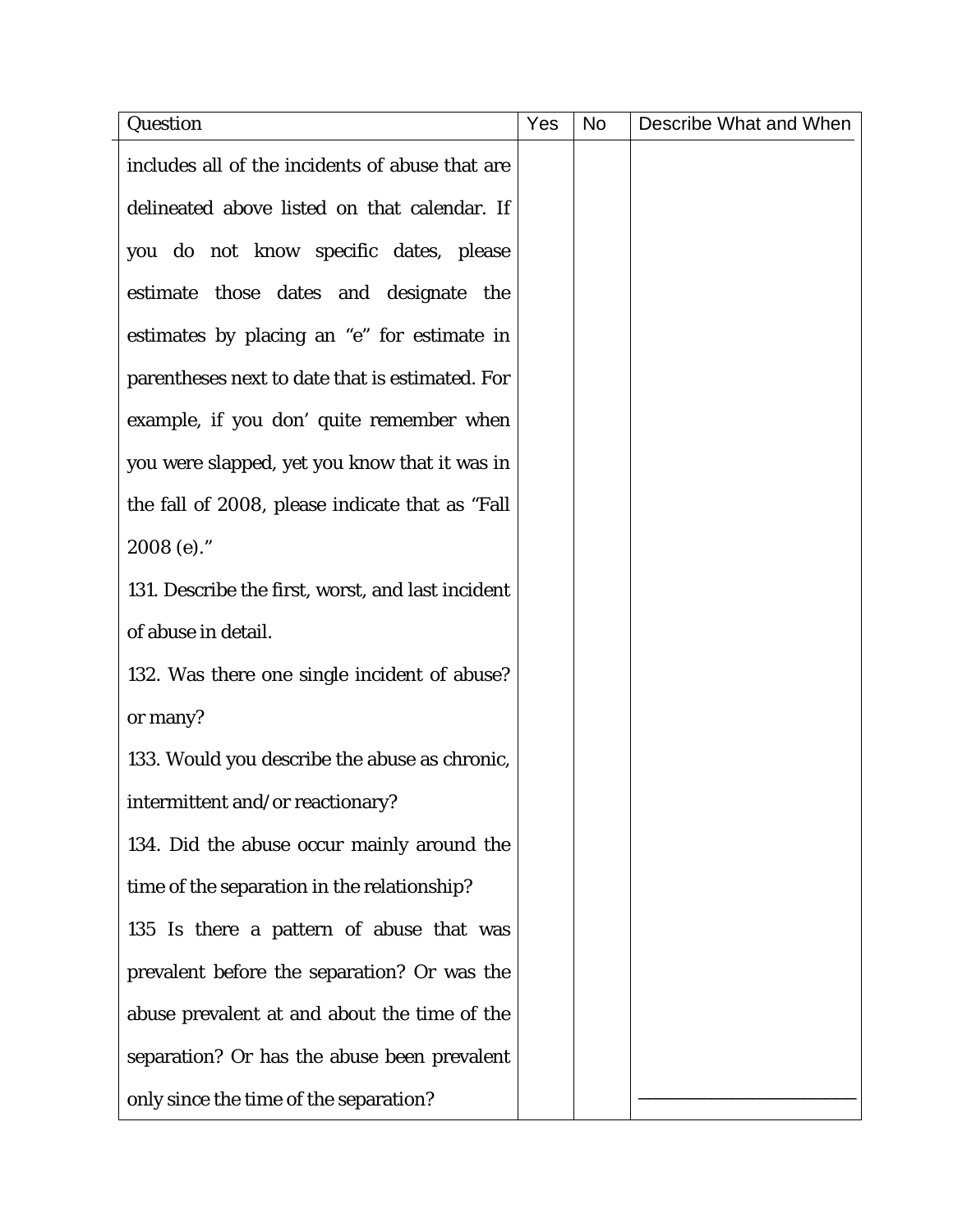| Question                                         | Yes | <b>No</b> | Describe What and When |
|--------------------------------------------------|-----|-----------|------------------------|
| 136. Was there is a pattern or are the incidents |     |           |                        |
| solitary ones?                                   |     |           |                        |
| 137. Do you believe that your partner has been   |     |           |                        |
| chronically violent?                             |     |           |                        |
| 138. Has the frequency increased? When? Is it    |     |           |                        |
| over past year?                                  |     |           |                        |
| 139. Has the severity increased? When? Is it     |     |           |                        |
| over the past year?                              |     |           |                        |
| 140. Has your partner been violent in any of     |     |           |                        |
| the ways described in this questionnaire in      |     |           |                        |
| previous relationships and if so, when, how,     |     |           |                        |
| and with whom?                                   |     |           |                        |
| 141. What was the age of your partner the first  |     |           |                        |
| time that you know that he was violent in any    |     |           |                        |
| of the ways described in this questionnaire      |     |           |                        |
| whether that was in a relationship with you or   |     |           |                        |
| someone else?                                    |     |           |                        |
| 142. Has your partner had any kind of            |     |           |                        |
| treatment for violence? If yes, please describe  |     |           |                        |
| and indicate whether or not the treatment was    |     |           |                        |
| successful.                                      |     |           |                        |
| 143. Does your partner blame you for the acts    |     |           |                        |
| of abuse that you have described in this         |     |           |                        |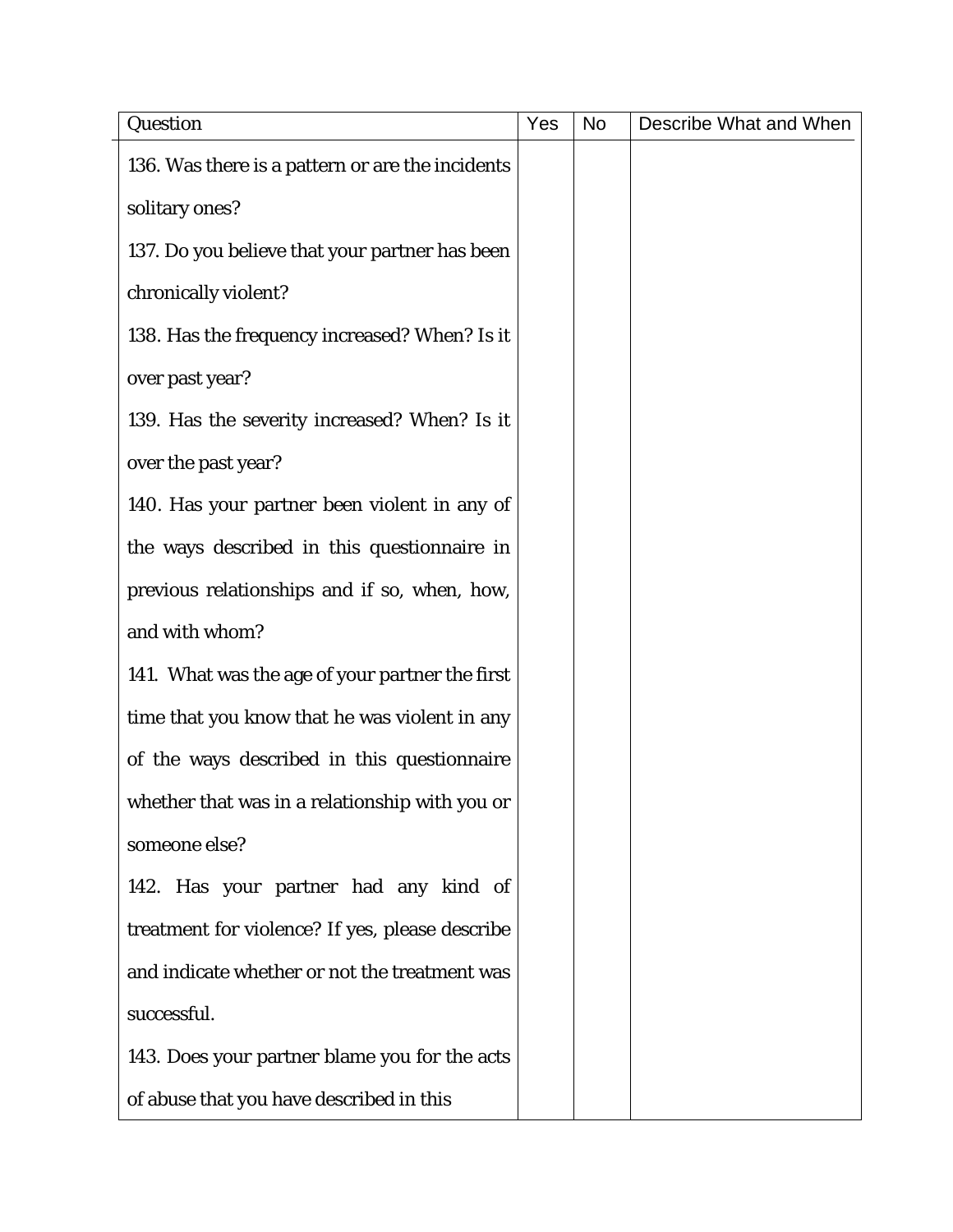| Question                                         | Yes | <b>No</b> | Describe What and When |
|--------------------------------------------------|-----|-----------|------------------------|
| questionnaire and/or does your partner focus     |     |           |                        |
| on you, rather than on themselves, in terms of   |     |           |                        |
| who is responsible for the problems in your      |     |           |                        |
| relationship?                                    |     |           |                        |
| 144. Does your partner deny having done any      |     |           |                        |
| or all of the things that you have described in  |     |           |                        |
| this questionnaire? If yes, please describe that |     |           |                        |
| which is denied and that which your partner      |     |           |                        |
| admits to having done.                           |     |           |                        |
| 145. Does your partner acknowledge the           |     |           |                        |
| violence? And if so, please describe.            |     |           |                        |
| 146. Does your partner have guilt and remorse    |     |           |                        |
| for what they have done?                         |     |           |                        |
| 147. Does your partner seem to understand        |     |           |                        |
| and appreciate the impact that the violent acts  |     |           |                        |
| have had on you? On the child(ren)?              |     |           |                        |
| 148. Does your partner have empathy for          |     |           |                        |
| effects of the violence on you? On the           |     |           |                        |
| children?                                        |     |           |                        |
| 149. Does your partner take responsibility for   |     |           |                        |
| his/her behavior?                                |     |           |                        |
| 150. Is your partner aware of your child (ren)'s |     |           |                        |
| needs in a way that is appropriate to the age    |     |           |                        |